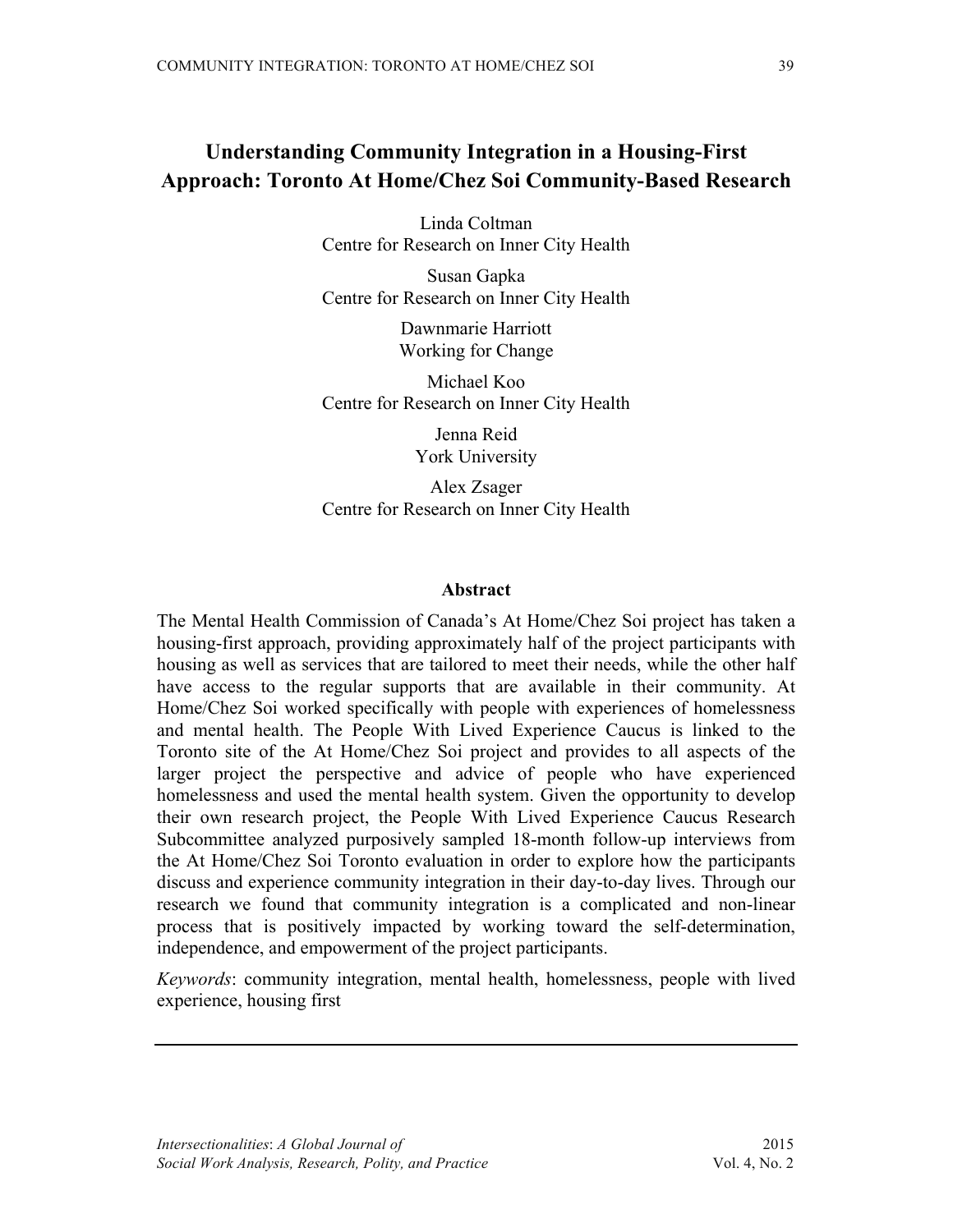In the Mental Health Commission of Canada's At Home/Chez Soi project, participants had supports and services put in place for their mental health needs, but had little information about the existence of support provided to help with their experiences of community integration. The focus of this Caucus-led research project is a qualitative look at how the project participants experienced community integration. What we mean by community integration is a sense of acceptance and belonging, the ability to contribute, and the assurance of not being wondered about or discriminated against in the surrounding community. We see community integration as a complicated concept that requires a complex look at the varying factors implicated in the day-to-day lives of the project participants. While analyzing purposively sampled 18-month follow-up interviews from the At Home Toronto evaluation, we consider (a) how the participants of the At Home/Chez Soi project discuss community integration and (b) what the resulting impact is on their day-to-day lives.

The At Home/Chez Soi project has taken a housing-first approach, providing approximately half of the project participants with housing as well as services that are tailored to meet their needs, while the other half have access to the regular supports available in their community. This project works specifically with people with experiences of homelessness and with mental health experiences.

In this paper, the People With Lived Experience Caucus Research Subcommittee looks at the complicated issues linked to what works and what does not work in the struggles of the participants to become integrated in their community. We also look at the impacts of the different services available to the participants by noting how they were discussed throughout the interviews. By doing this, we sought to discover what impact housing has had on participants' efforts to reconnect themselves with their community. This research has given us an opportunity to learn from the successes and challenges that participants face in their everyday lives. We were interested in looking at the experiences of community integration and understanding how the At Home/Chez Soi project's demonstration site in Toronto made a difference in helping participants to improve the quality of their lives.

# **Background Information on the People With Lived Experience Caucus**

At Home/Chez Soi showed its commitment to involving people with lived experience (PWLE) throughout the project, and in Toronto a caucus made up of PWLE was created. The PWLE Caucus was not only unique, but its representatives participated both locally and throughout national activities. The People with Lived Experience Caucus was a supported group of the At-Home/Chez-Soi project's Toronto site. A fluctuating<sup>1</sup> number of caucus members who have lived experience of being homeless, with substance use, and/or being involved in the mental health

<sup>&</sup>lt;sup>1</sup> The largest number of active Caucus members was 23.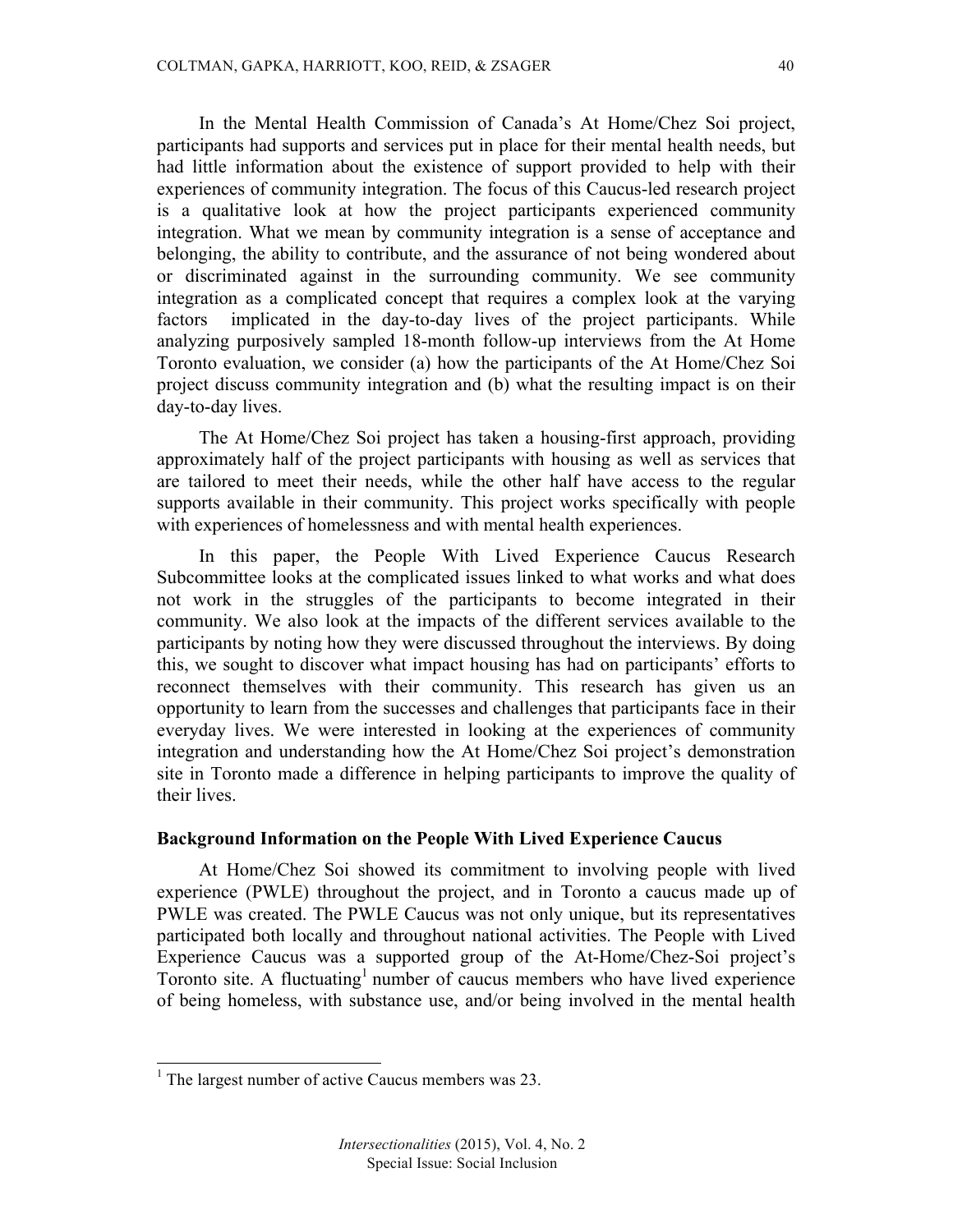system were supported by a caucus coordinator and a trustee organization<sup>2</sup> to provide the perspective and advice of relevant lived experiences into all aspects of the At Home/Chez Soi project's Toronto site.

The caucus used a unique participation model that provided the necessary supports and accommodations so that members could attend all working groups, committees, and conferences within the At Home/Chez Soi project's Toronto site. Caucus members provided expertise from a ground level viewpoint that other (professional or academic) project members could not provide. As a caucus, we worked closely with the service team members to help them tailor their services to be as appropriate and helpful as possible. Caucus members advised the project on what the real issues were for the participants and how absolutely fundamental housing is to achieving better mental health. The development and execution of this research project is an example of how our unique model of participation offered us a way to contribute our knowledge and analysis from the perspective of people with lived experience, into the canon of academic work.

### **Mental Health, Homelessness, and Community Integration**

Outlined in the literature is the importance of understanding the complicated implications of community integration for those with experiences of mental health and homelessness. Despite the best intentions of deinstitutionalization in North America, people with mental health diagnoses have entered into a period in which they are expected to succeed. In essence, they are expected to be free of symptoms before they can access normative adult activities like living independently, completing education, being gainfully employed, or having mutually caring relationships (Davidson et al., 2001). What Davidson et al. suggest is that current mental health services need to move beyond this way of approaching community integration in order to consider ways in which people can experience inclusion that is not contingent on the absence of symptoms.

Some authors would suggest that community integration includes practices that address basic needs essential to ensuring full participation of consumers in community life. Two such examples are supportive housing and accessible education

- Out of This World Café and Espresso Bar
- Parkdale Green Thumb Enterprises

<sup>&</sup>lt;sup>2</sup> Working For Change (Formerly OCAB/the Ontario Council of Alternative Businesses) is an organization that advocates for employment opportunities for psychiatric consumer/survivors and emphasizes the importance of work in the lives of people who have been marginalized by poverty and mental health issues. Working For Change operates four Alternative Businesses (businesses operated entirely by consumer/survivor employees):

<sup>•</sup> The Raging Spoon Catering Company

<sup>•</sup> Grassroots Research: Community-Based Research and Peer Research Consultants.

Working For Change also houses the Toronto Speakers Bureau, "Voices From the Street." Members of "Voices" provide public education on issues related to homelessness, mental health, and poverty, and seek to impact public policy in these areas.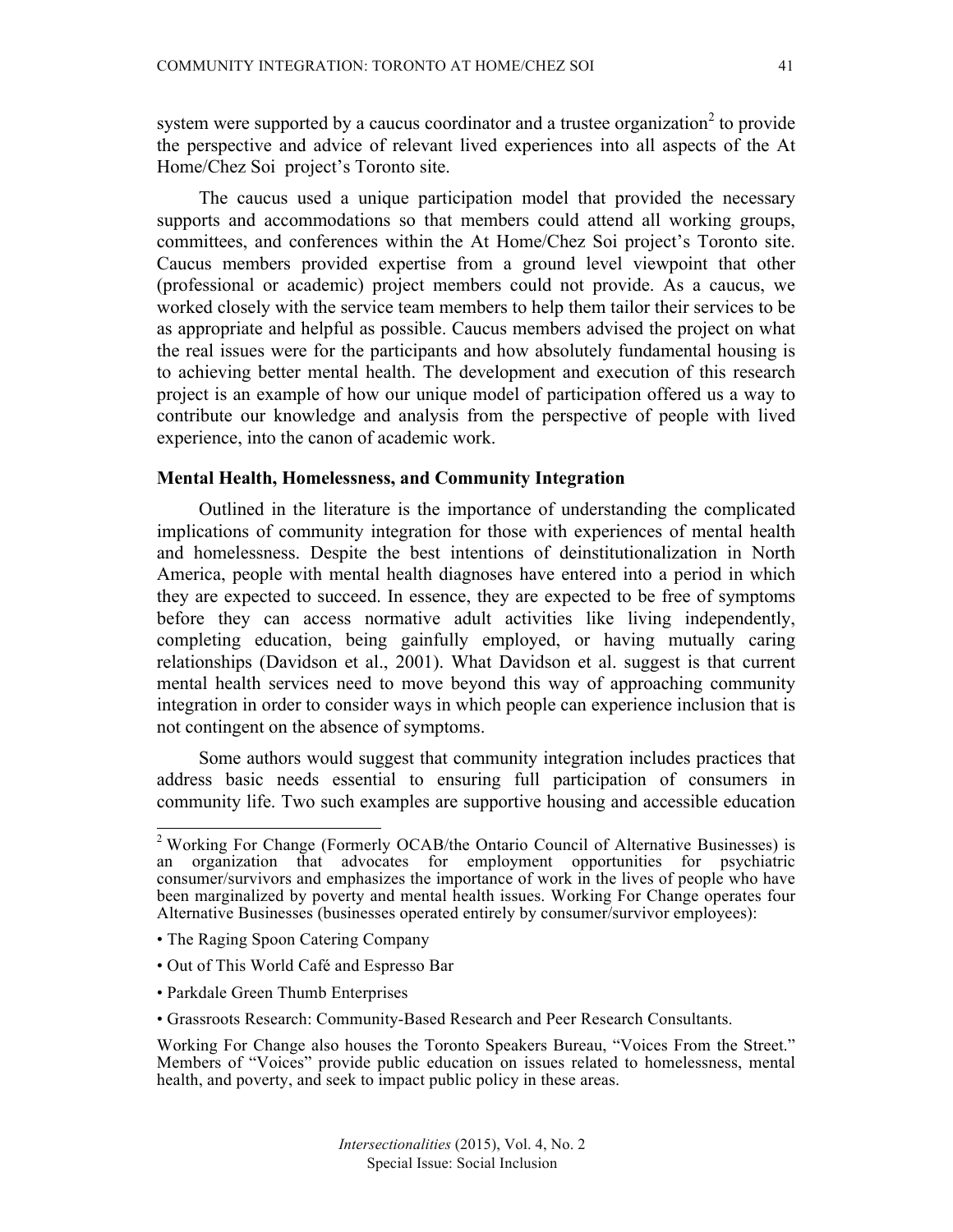(Bond, Salyers, Rollins, Rapp, & Zipple, 2004). While these authors mention that community integration often facilitates recovery, they recognize that for most people with mental health diagnoses, genuine community integration remains an unrealized promise. So, while people may be counted as "living in the community," research has historically reported them as leading lonely, isolated lives that lack social or recreational outlets (Carling, 1990; Segal & Aviram, 1978; Wong & Solomon, 2002).

It has become evident that much of the literature focuses on external indicators such as getting a job, being active in the community, or maintaining a household as the ultimate goal of integration. Doing so tends to gloss over the subjective journey of smaller connecting experiences that might be more readily noticeable before a clearer, larger picture of community integration is apparent.

Yanos, Stefanic, and Tesmberis (2011) found that people with mental health diagnoses living in independent housing experienced levels of community integration comparable to other community members. Different aspects related to the experience of the neighbourhood had significant impacts on the levels of community integration. So, the ways in which the different facets of the surrounding neighbourhood are experienced are, in many circumstances, integral to consider. For Granerud and Severinsson (2006) issues of fear, exclusion, loneliness, equality, and experiences of being neglected were major themes that stood out in their work on community integration. For others, meaningful reciprocal relationships, daytime activities, and occupational engagement were seen as important factors in people's experiences of community integration (Granereud & Severinsson, 2006; Dorer, Harries, & Marston, 2009).

When conceptualizing community integration, dimensions related to a broader sense of inclusion are often ignored in existing clinical, rehabilitative, and/or recovery paradigms. These dimensions involve experiences of social inclusion through friendship, feelings of worth connected to meaningful activities, and hopefulness regarding life experiences (Davidson et al., 2001). We suspect that these dimensions are underexplored due to the difficulty in linking them to tangible or measurable signs of improvement in community integration.

When looking at the idea of community integration, we often focus our sights on those who are meant to be "doing" the integrating. However, Pinfold (2000) reminds us that before we can understand the community as a positive space to be in, we have to consider the ways in which the different community members understand mental health experiences. In order for us as a society to work toward positive environments for people to integrate into, it is important to be aware of and address the stigmatizing and discriminatory views held by our society in regard to mental health and homelessness. For the caucus this means considering whose community are we integrating into.

#### **Methods**

At times traditional research devalues the insight and experiences of people with lived experience. Through our research project, as mostly non-academic people with lived experience, we maintain the value that as people with lived experience of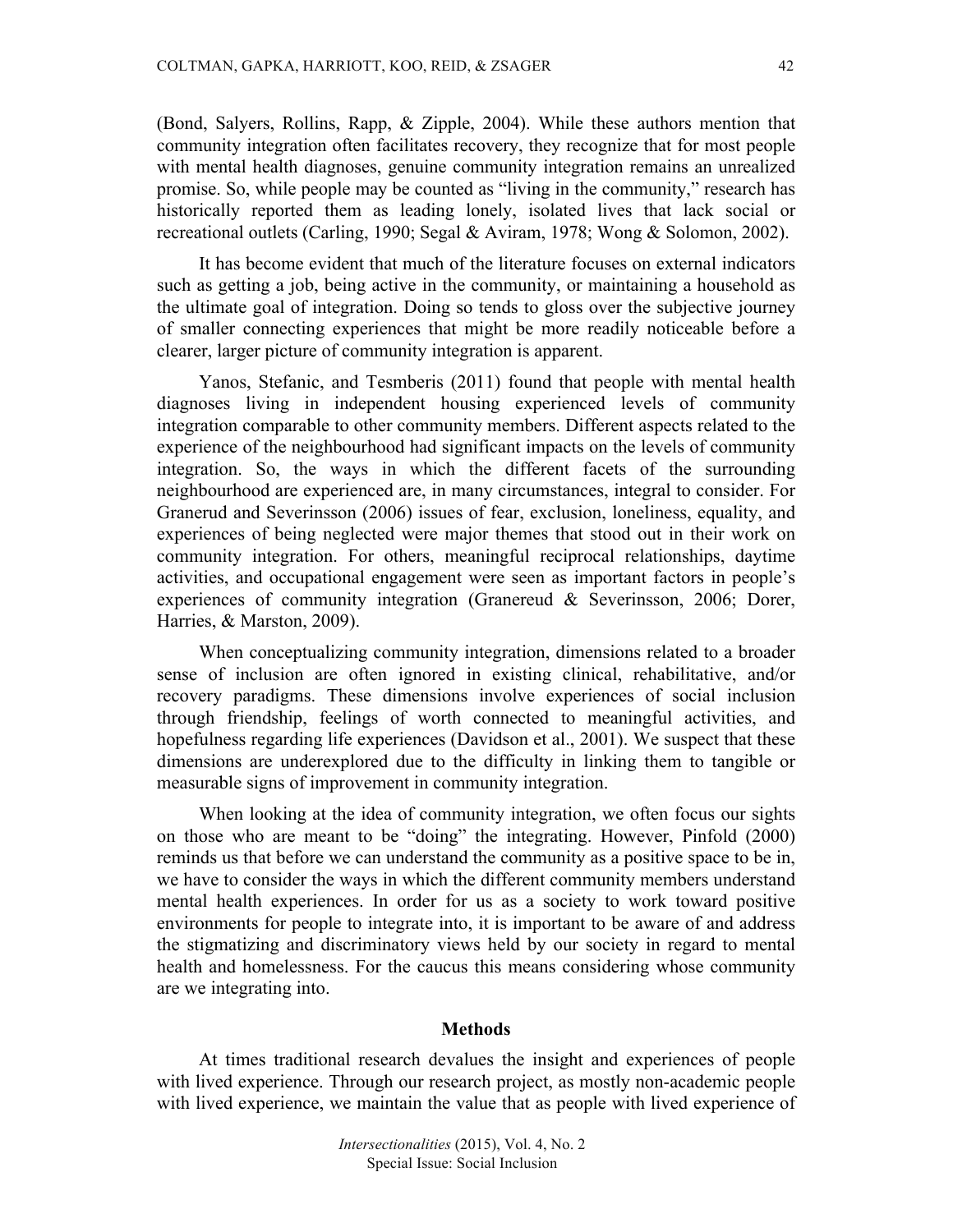mental health, substance use, and homelessness, we can bring own expertise and analysis that is largely silenced and undervalued in academic literature.

In order to take advantage of experiential knowledge, we adopted an inductive research methodology inspired by grounded theory, which allowed for an openness in theoretical discovery. The qualitative data used were obtained from interviews and were analyzed using the grounded-theory approach in which we focused on our methods and began our data analysis in the absence of adopting any one particular theory (Charmaz, 2006). This allowed us to remain flexible in reflecting upon the developing narrative of community integration, which not only is in line with the values of community-driven research, but also ensures that this research highlights the voices and experiences of the project participants. Further, using a methodology that allows for a more open-ended and less structured application of methods was an approach to research that was accessible to our team members, who have had different exposure to and training in conducting research.

We began an open coding of the transcripts by marking up the data with a series of codes. Each transcript was coded by one of the caucus members and the Caucus coordinator as well as by the research consultant. Then, the codes were grouped into similar themes in order to bring together the individual work of the researchers into a collectively agreed-upon organization. Through a revisiting of the codes we were able to establish our final categories.

This research project uses secondary data analysis of a purposive sample of 18 month follow-up interviews selected through the use of the *community integration quantitative tool*. The use of this tool had a few impacts on the interviews that were ultimately included within this study. First of all, the community integration quantitative tool included interviews from participants who received housing from the At Home Project at the Toronto site as well as those in the treatment-as-usual group. In relation to our views of community integration as a complicated concept, including both groups in our analysis allowed us to consider a wide range of factors that impacted the experience of the research participants. However, we did not make distinctions between these two groups, as it was not found that the project participants discussed it as central to their experience of community integration. In order to explore both positive and negative factors that impact experiences of community integration, interviews were included that were flagged through the community integration quantitative tool as having low and high levels of community integration. A sample of 14 transcripts—7 with a rating of high integration levels and 7 with a rating of low integration levels—was reviewed for this project, based pragmatically on the timeline and the scope of the research project.

# **Findings**

#### **Engagement with the Community**

**Activities and interests**. The participants' experiences of community integration were impacted by the different activities that were available. For instance, the first participant noted that "… there's a women's program, where you can do …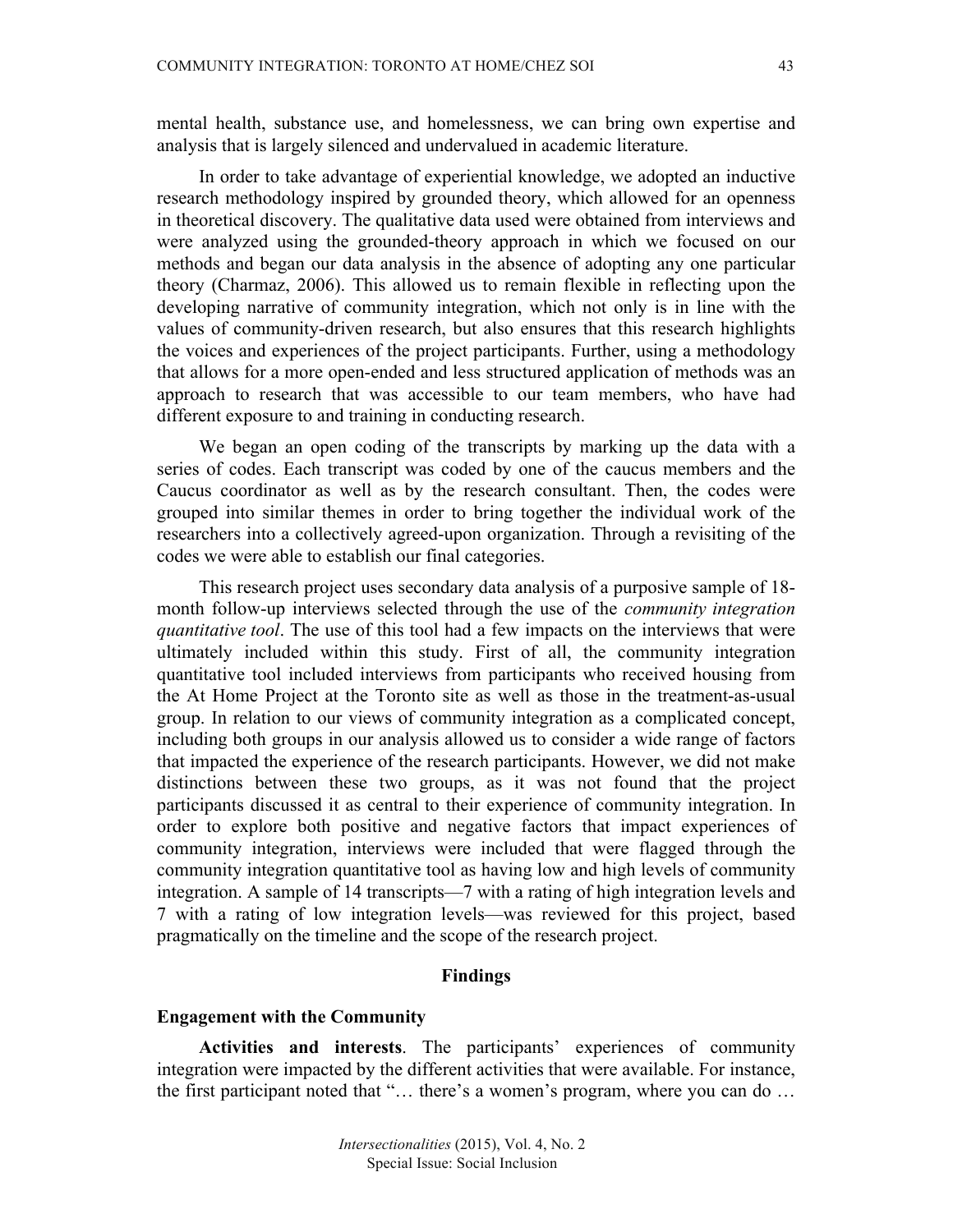you can be a part of a group of yoga, cooking, whatever, which is a good thing." This included formally and informally organized activities at various centres such as dropin centres, community centres, and social service agencies. Various participants mentioned being involved in programs that were of interest to them and that connected them with people with similar and/or shared backgrounds and experiences. As the second participant stated,

Um, occasionally I will go to drop-in centres, just like to get a meal and, and be around people … once in awhile I will get together with a friend, we will go for coffee or we will just like maybe walk.

Many participants mentioned spending their time in the community volunteering at places like a food bank or Goodwill. Further, there were instances when participants discussed interests such as cooking and baking, which are often done in the home, yet can lead to taking part in community integration through engagement with things such as community meals. This can be seen when participant three said, "I like cooking for other people not just for myself, I like cooking."

However, participants also discussed the importance of having more than access to activities that are of interest to them. For instance, simply having things of interest—such as access to computers in public spaces—does not necessarily lead to meaningful integration into one's community. This was evident when our first participant commented: "This thing where I just like go to computers and stuff, I'm so bored. Like, uh, I like computers, but, uh, this thing where I'm not working and stuff, uh, I, I'm just really bored." This begins to complicate our understanding of the impacts of activities and interests on the community integration of the participants of the At Home/Chez Soi project. While different activities and interests were often talked about as a positive aspect of each participant's lives, taking part in activities and things of interest did not always link with the participants' positive experiences of community integration. Even when accessing public spaces in the community, some participants were left feeling bored, unfulfilled, and lonely.

Many people within the study mentioned their pets as being very significant in their daily lives. For instance, pets were discussed as helping people move out of a mindset where they only have to care for themselves. For multiple participants pets marked a turning point in their lives when they acted loving toward another being and found companionship in a new way. Pets offered both a purpose and a sense of responsibility for many, and for those with dogs the responsibility of walking their dog was a reason for getting out into the community. One participant even mentioned a shared connection with a fellow tenant based on their pets coming from the same litter.

**Goals**. The importance of having and attending to life goals, such as training, volunteering, and career development was a theme that showed up in many of the interviews with the participants of the project. As the fourth participant declared: "You know, I do want to like get into like some sort of programs, so I can at least get my life started, right." For some, this meant signing up for organized programs that were of interest or volunteering their time in work-like environments, which was demonstrated when the fifth participant said, "You know, even if I work three times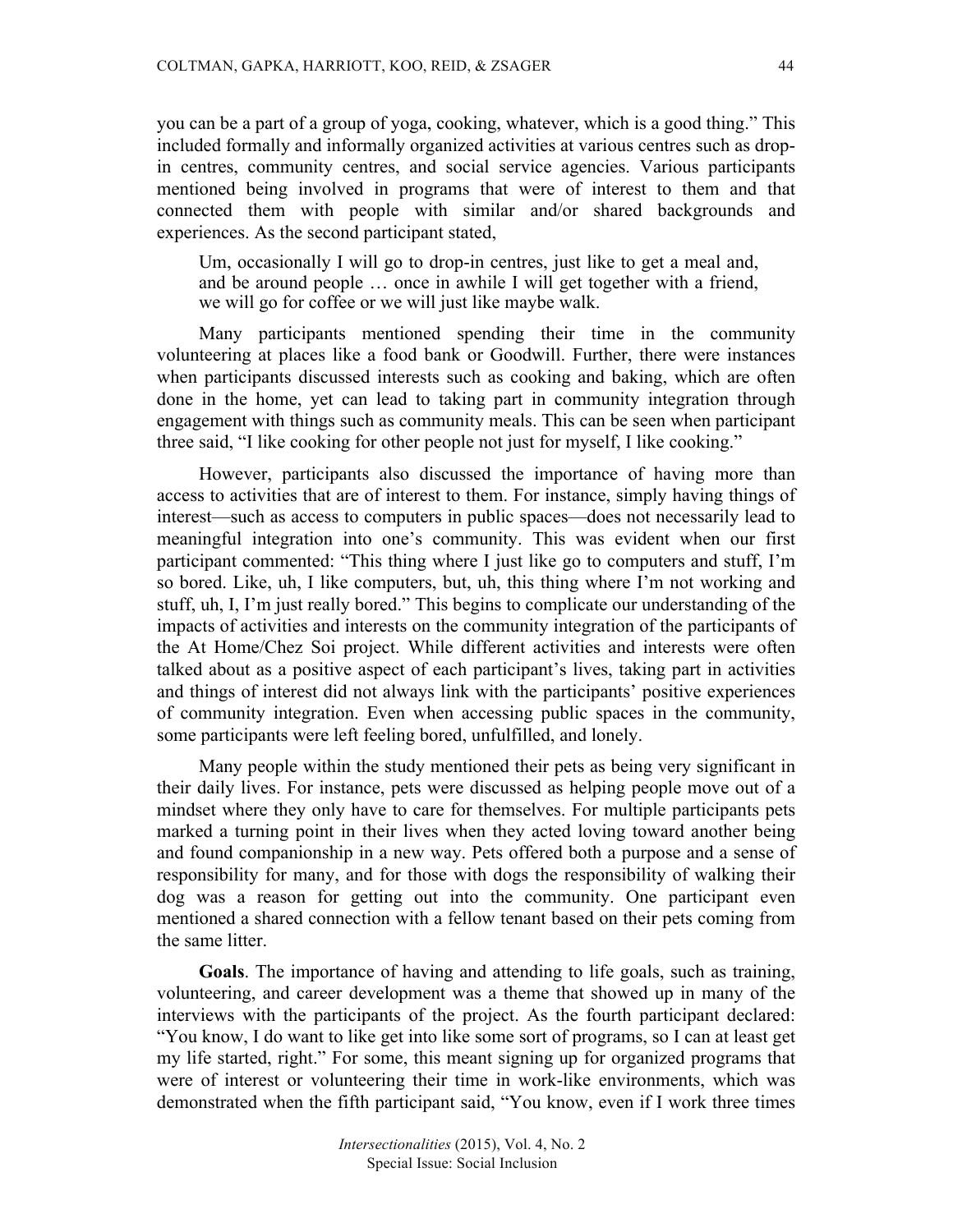a week, and then volunteer, I, I, I think I you know … it's pretty good for me, because then I get to do a lot of things." Our sixth participant clearly outlined the importance of setting goals when stating:

… look for a job, pick a course hopefully, so I am saving up some money to go to school.… Um, long term I don't know, hopefully I can find a career, so like, something that I can do like long term, something that I actually like doing.

For others, this was connected to access to school, learning new skills, or beginning (new) careers, as it was for the second participant: "I want to take some computer courses because, like, I don't know, I am computer illiterate and it's like, it's times that I learn, you know, because that's a whole world, you know." Whether it was through formal education and training or not, most of the participants talked about the importance of taking part in their surrounding community in a way that they described as meaningful. For many participants it was important to differentiate between the enjoyment they found in organized programming and their desire to be more independent and self-sufficient.

On the other hand, when attempting to reach specific goals, participants did not always indicate their experiences as positive. For example, the seventh participant said, "Well, I tried to go back to school … and that didn't work out, um, I felt too much of an overload." When the appropriate supports and/or accommodations were not set in place for certain project participants, attempts to go back to school or engage their time in ways they felt was meaningful turned out to be a negative experience. The very act of looking for jobs or deciding on which skills to learn was described by some as difficult based on their experiences of mental health. For one participant in particular, a lack of necessary ID limited their ability to volunteer their time or seek employment. This necessitates the consideration of the different systemic barriers that participants faced throughout the process of community integration. Whether at institutional or policy levels, it is necessary to assess what is systemically limiting the participants from having positive experiences of community integration.

For some, money was expressed as a significant barrier in access to education. For instance, one participant mentioned the difficulty they experienced in saving any money while trying to exist on Ontario Disability Support Program income assistance—which barely provided enough money for food and bills. For another participant, their parents were supportive, but they discussed the impacts of feeling like they had disappointed their parents too much to ask for further financial support. Not having completed life events such as finishing university or being married resulted in feelings of guilt. Further, it was noted that family could only be of so much help financially because of the fact that they had burdens of their own.

For those participants who were able to go back to school, it was sometimes experienced as frustrating and stressful. Feeling overloaded with work, one participant experienced feelings of stress and anxiety, which led them to drop out. The social setting in school was experienced as both positive and negative. Some participants talked about meeting friends and romantic partners in the programs that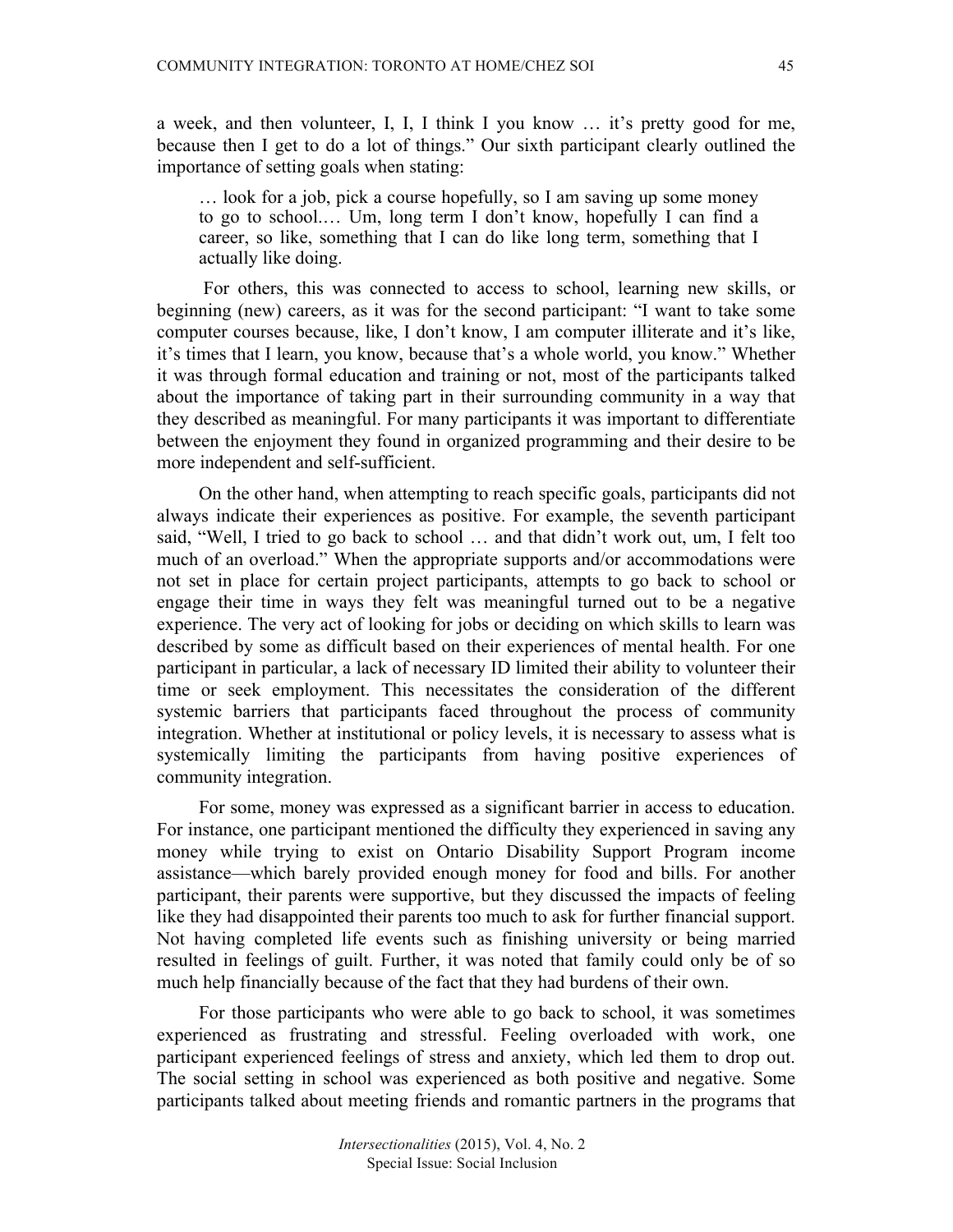they were enrolled in. However, one participant mentioned the difficulty they had in negotiating the different cliques that formed within their program.

It was evident that the participants' achievements did not always give them a sense of accomplishment. While they acknowledged the hard work it took for them to heal from past traumas, maintain housing, and develop new routines and relationships, there was a sense that was not enough. Many participants talked about the guilt they felt for not having completed education or other life markers that many use to measure success. One participant in particular felt that they had taken too long in their process and felt guilty that they did not have a better job and a better income.

Many participants talked about their desires to help other people and give back to their community. Reasons for this varied, some were motivated through a response to guilt, wanting to give back to balance out past criminal actions. Others wanted to help people as a way of extending the help they felt they received; they wanted people to experience the hope that positive change can happen. Further, some viewed the giving of help as a way of moving forward in their own lives experiencing purpose and meaning from helping others when they are in need.

**Community involvement**. One way that the different participants talked about their level of community integration was through their varied involvement in community —whether it was geographical community or communities based on shared experiences and identities. For the fourth participant, community was mentioned as a place to go for support: " …like the gay community was really supportive, too…" Sometimes the project participants were integrating themselves into communities of people who shared similar experiences with mental health and/or homelessness, which was most evident when they took part in programs or centres that worked specifically with people from these shared experiences. An example of this was demonstrated when the eighth participant said, "…because I help them a lot too, when the cook is away, I cook, I always cook in the, in their kitchen." The ninth participant mentioned that going to drop-in centres was a way of connecting with people: "You talk you know, you talk to people, like you talk to your friends, like you can talk to your friends and you can talk to people in there." Other times they discussed the importance of communities, such as communities related to identities based on sexuality, cultural backgrounds, or gender, where they connected with people with other shared identities and experiences. This demonstrates the many different ways in which people with experiences of mental health and homelessness seek to form and engage with communities of people.

Relationships of all sorts were an important topic for many of the participants. For instance, some of the participants expressed the different reasons why they were not yet ready to begin or nurture relationships. For some, all of their efforts were focused on working through current and past life issues such as abuse, sexual assault, and drug use. Others mentioned the impact that their past experiences had on their ability to trust people now. One particular life event that is important to take note of is the exposure to losing friends—in very violent situations or through overdoses and the implications this has on not wanting to or being able to emotionally connect with others.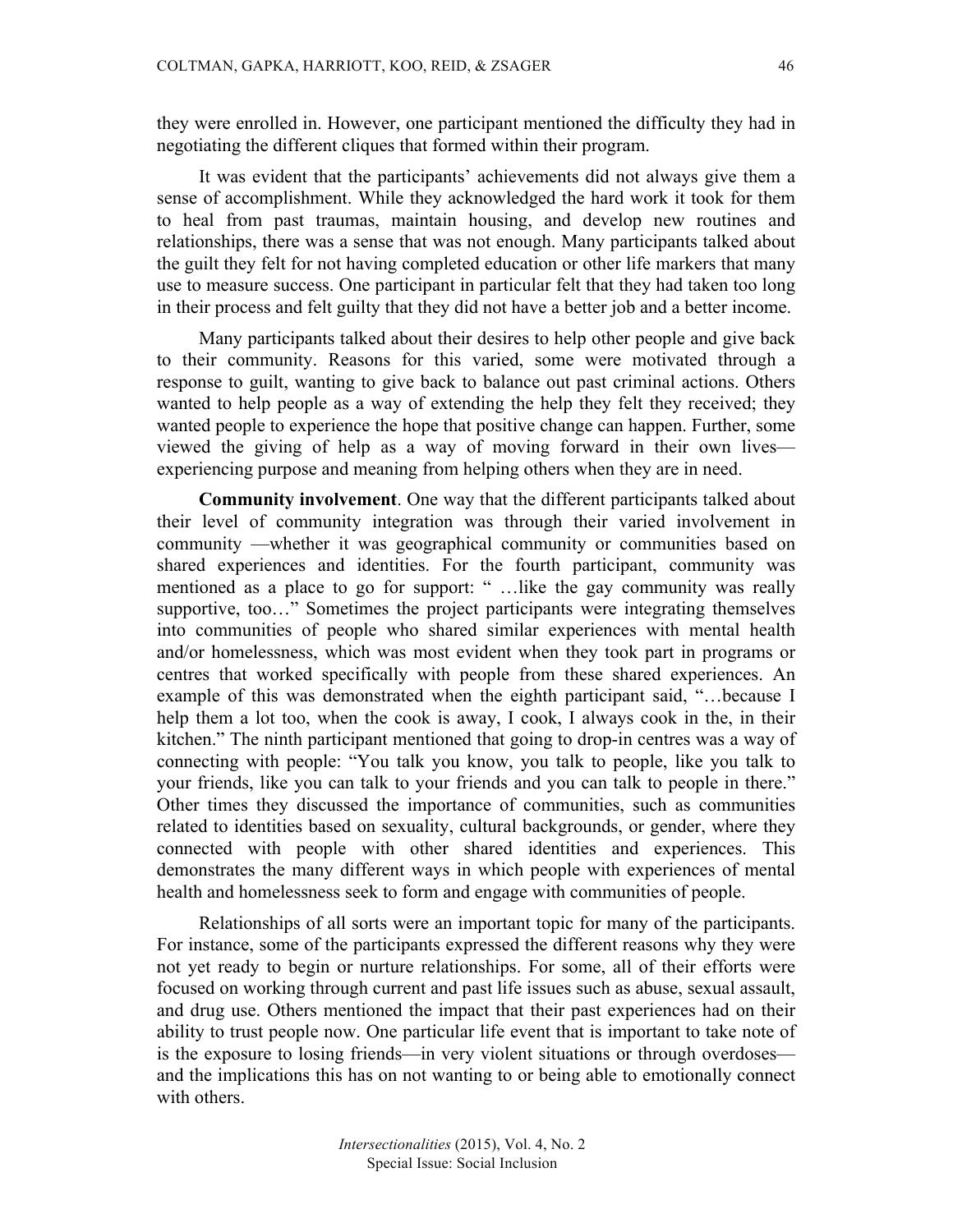Some of the participants talked about reasons for needing to deliberately end old relationships. Often, disconnecting with friends, when done by choice, was a way of cutting off ties to lifestyles that were seen as unproductive in relation to the participants' current life goals. However, friendships were also deliberately cut off based on feelings of embarrassment of living situations or inability to afford the commute to maintain the relationship in person.

Whether it was romantic relationships or friendships, many participants talked about the importance of being able to move into a place where they could care for somebody other than themselves. Many participants talked about both the challenges and positive aspects of romantic relationships. One participant noted a romantic relationship not working out because the other person's actions resulted in them losing their housing. On the other hand, many participants talked about romantic relationships as providing someone who could both understand their past as well as celebrate their new life changes.

Being involved in the community around them had significant impacts on one participant's life. After getting to know the other tenants in their building, they described their natural inclination to act as a mediator between the superintendent and the other tenants. Eventually, this participant was asked by those around them to run as a Unit Tenant Representative for their local community in their building. The participant talked about how this process of engaging with their surrounding community got them interested in what is happening in politics and their city at large.

# **Experiences of the Surrounding Environment**

**Impacts of housing.** Many of the participants talked about how their housing was more than just a place to live. For some, housing referred to safety, security, and a place to get away. The eighth participant stated,

It's not just a house for me or an apartment, it's a home and I love it there. I love the security it gives me. You know, sense of security and sense of, now this is my own apartment as long as I pay the rent.

Housing was also referred to by some as giving a sense of ownership, a place of beauty and something to take pride in. Further, for some, it provided them with a feeling of self-worth and was a symbol of them being a functioning member of society. In terms of community integration, different participants talked about how their housing connected them to the area around them, both to the surrounding geographical neighbourhood and to the people in the surrounding living units. When participants had friends living close by that they trusted they talked about the mutual support and the importance this had in their own healing from past traumas.

However, not all of the participants had positive experiences with their housing. For instance, multiple participants talked about the lack of sanitary living conditions or maintenance of their housing. The ninth participant discussed how "there are things that still need to be done. I told him to fix the house. Even have roaches in my apartment and they were supposed to go spray." Having negative experiences with housing impacted the participants' desire to stay in (and connected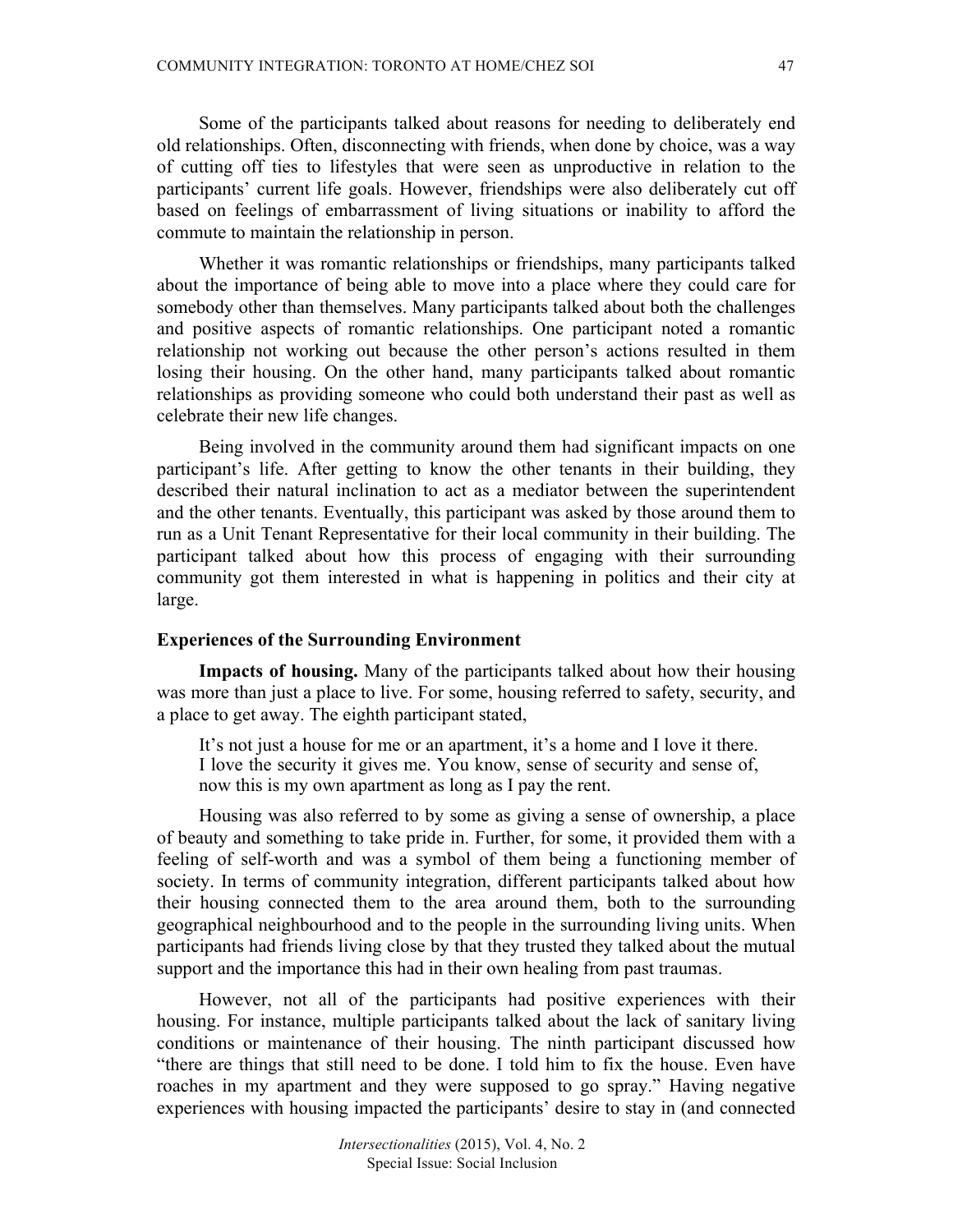to) their surrounding community. This indicates that access to housing in and of itself was not enough. Participants noted the importance of living somewhere where they had positive experiences. This was linked to the upkeep of the housing, their relationships with surrounding neighbours, and feelings of safety and belonging.<sup>3</sup>

Many participants talked about the different ways in which housing helped connect them with other people. For instance, having housing provided people with a place to host friends and/or family. This meant more contact with people such as family members, as they expressed the importance of the ability to invite people over and cook for them. It was expressed that it is much easier to stay in touch with people when you are living in the same place for an extended period of time.

However, some of the participants mentioned that their discontent with their living situation was the reason they did not see friends and/or family. This could be because of the location of the housing, or the lifestyles of the other people they lived with. Some participants were still hoping to improve their living situations and used that as a reason to avoid contact with friends and/or family.

**Positive and negative experiences of neighbourhood.** Project participants had both positive and negative experiences of living in their neighbourhoods. For instance, in multiple circumstances participants noted that they were happy with their housing yet unhappy with the neighbourhood they were living in. Some participants were particularly concerned with the violence and drugs that were present in their neighbourhoods. In some instances hate crimes had a direct impact on their safety, such as having discriminatory language written on the doors of their housing. Within their interview the first participant shared, "Uh, yeah, yeah that's why I'm, another reason I am moving so, yeah my, I've had uh, fag written over my door, on my windows."

Participants also had positive experiences with the neighbourhoods they lived in. Participants discussed how accessibility is important for community integration and gave examples of feeling positively about having access to amenities such as shopping, transit and public services such as libraries. Having good relationships with their neighbours and feeling safe in the area where they live were also important factors in whether or not the participants had positive experiences in their neighbourhoods. In particular, one participant talked about the fulfillment they found when helping out their neighbours. By shoveling the driveways and walkways of their neighbour as well as taking out their garbage and recycling, they built what they described as friendships with those who lived around them.

 $3$  It is important to note that the program did give the participants the choice to move and that no participant was forced to stay in any one particular place of housing. However, various participants alluded to different reasons why staying in less than ideal housing was the preferred option.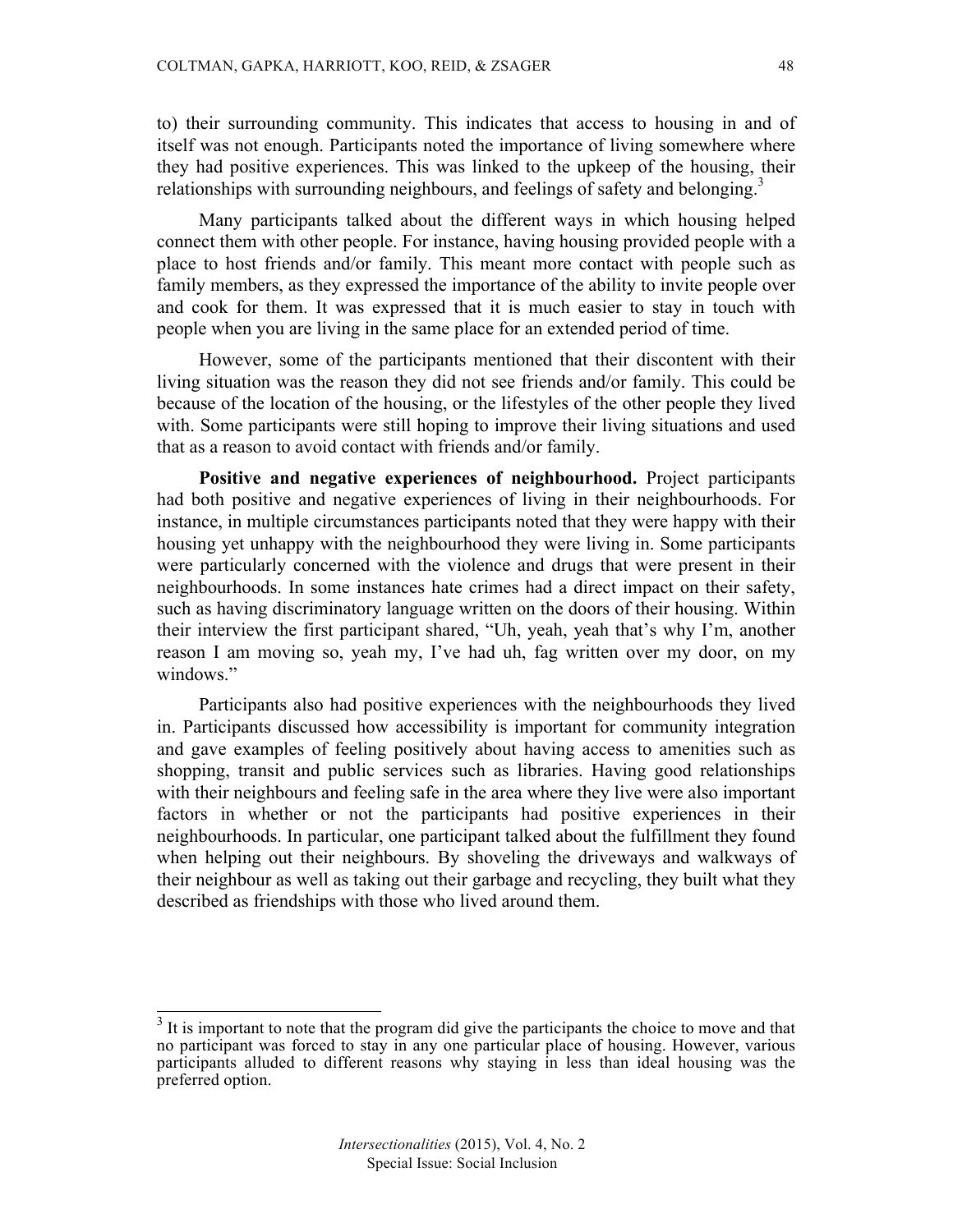# **Concluding Thoughts**

As many of the participants of the project discussed, community integration or lack thereof—is significant in the lives of the project participants. As we saw throughout the different interviews, community integration was a process that each participant approached differently. For instance, some participants were still processing the newness of housing and the stability that it brings to life. Others were more focused on working through past experiences of trauma. We noticed that integration could be understood as how people organize their lives, functioning in a hostile society, becoming self-sufficient and/or being more independent. What was most evident to us throughout the transcripts was the importance of considering what needs to change in society in order to facilitate the community integration of those who have experiences with mental health and homelessness.

As a group we feel that one of the limitations of our study directly relates to the use of secondary data. The researchers felt that if they had had the time to complete a study with questions more purposely focused on experiences of community integration, the data would have yielded richer content. This limitation impacted our ability to clearly define community integration. Many project participants discussed integration as being about functioning, stability, self-sufficiency, and acceptance. However, using secondary data left us with an incomplete picture of what community integration means for the project participants.

What became evident to us was how the past experiences of the participants had lasting impacts on their present-day lives. Participants' lives did not change completely as a direct result of receiving housing or tailored services. Experiences of past traumas, substance use, the legal system, disability, food, and money security were recurrent themes of the participants' lives, and in many circumstances were still discussed as places of struggle or difficulty. However, themes of self-determination, independence, empowerment, integration, and inclusion were themes that offered places of hope. At the point that our study was complete, we thought that going forward, it was important to continue to support the participants through their journeys, however complicated and non-linear they may be.

Now, as we reflect on the work that has been done throughout the project we think that it is important to open up this complicated dialogue for those who wish to approach mental health services with a housing-first approach. Particularly, we hope that people consider the implications of how those seeking services are experiencing engagement within their larger community and how they experience the environments into which they are expected to integrate. Also, we urge helping professionals to focus on ways in which empowerment can be supported and to respect the importance of the development of relationships in the process of community integration. Finally, we believe that more work needs to be done to look at the significant impact that larger systems and policies have on the lives of people who experience mental health and homelessness and how they might create barriers of access to successful community integration.